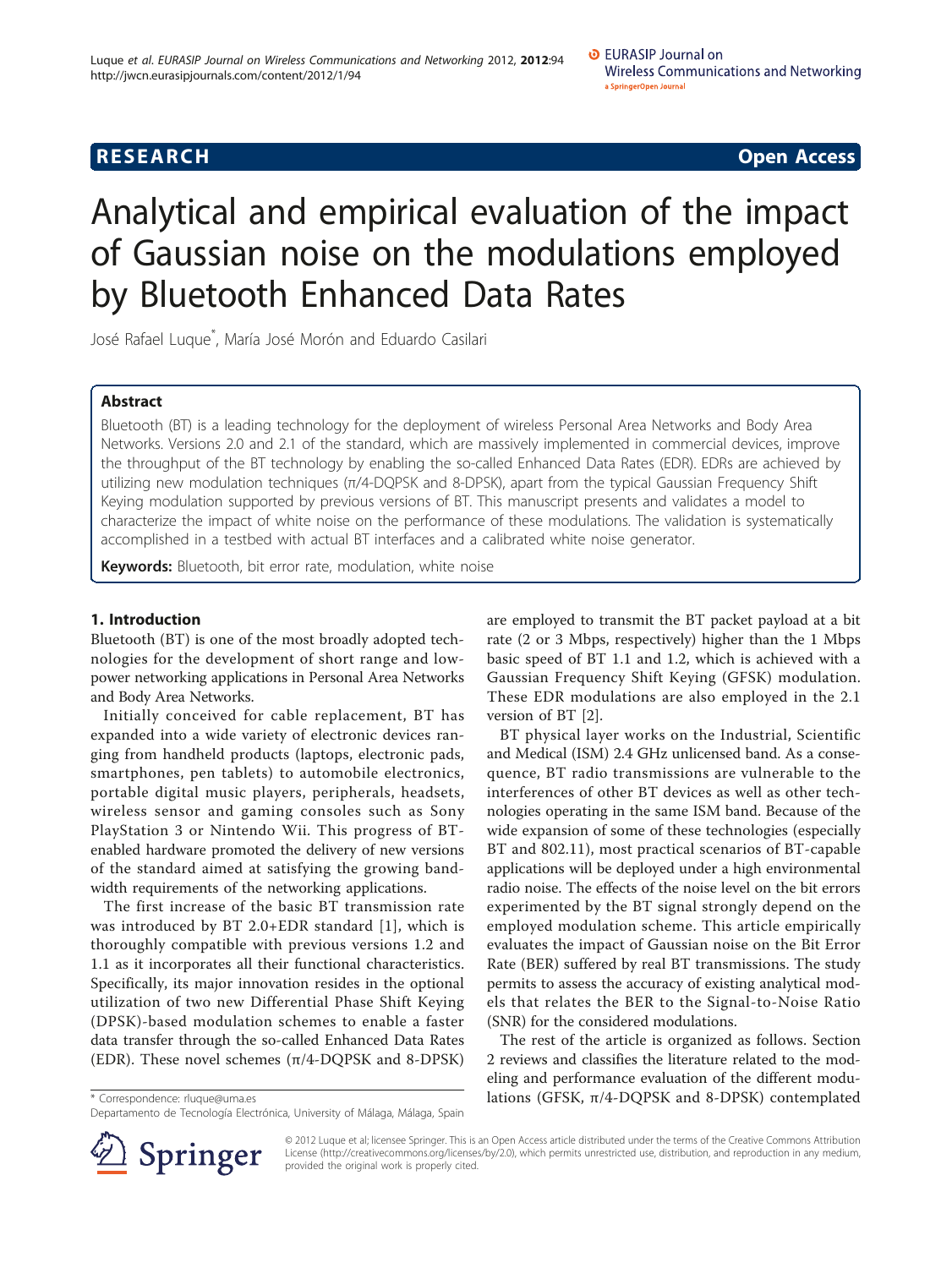by the BT 2.x+EDR (2.0 and 2.1) specifications. Based on existing studies, Section 3 analytically characterizes the BER as a function of the SNR for these different modulations. Section 4 evaluates the validity of these analytical models in an experimental testbed with actual interfaces provided with a commercial BT firmware. Finally, Section 5 summarizes the main conclusions of the article.

## 2. Related study

There is a vast literature on the characterization of the performance of the existing modulation techniques for RF communications. The relationship between the BER experienced by the transmissions and the SNR has extensively been studied. General analytical models for the GFSK [[3](#page-9-0)],  $π/4-DQPSK$  [[4-11\]](#page-9-0) and 8-DPSK [\[12](#page-9-0)-[14](#page-9-0)] modulations have been proposed.

Some of these general models are particularized for characteristics of the transceivers which are implemented by the BT standard. For example, authors of [\[15](#page-9-0)] present an analytical study of the GFSK modulation with noncoherent detection. The study focuses on systems that employ frequency hopping as the spread spectrum technique (which is the case of BT). The analysis, which is performed for Rayleigh-type channels, results in a model that relates the BER to the SNR ratio and the modulation index. In addition, a method to improve the performance of frequency-hopping systems is proposed.

The study in [[16](#page-9-0)] describes the theoretical design of a GFSK transceiver with carrier frequency offset correction. The design introduces a mechanism to simplify the implementation of a multi-symbol receiver. In order to reduce the BER, the proposed mechanism utilizes an algorithm that compensates the carrier frequency offset. The study shows some results when this proposal is applied to a BT receiver.

After examining the existing channel models in the literature for different propagation conditions, the study in [[17\]](#page-9-0) proposes a discrete channel model (based on Markov chains) to evaluate BT piconets by simulations.

A new scheme for a digital GFSK transceiver is proposed in [[18](#page-9-0)]. The main novelty lies in the method employed to estimate the carrier frequency. The model for the computation of the BER, which is validated by means of simulations, assumes an additive white Gaussian noise (AWGN) channel. A similar carrier synchronization mechanism is presented in [[19](#page-9-0)]. In that paper, least squares (LS) and maximum likelihood (ML) techniques are employed for decision-aided carrier recovery in a GFSK receiver. By analyzing the estimation error variance, the LS/ML carrier frequency offset estimation method is shown to outperform the traditional method using the discrete-time Fourier transform. In addition, the proposed scheme (which is not implemented and whose computational complexity is not

evaluated) is compared by simulations with the DFTbased method in terms of the obtained BER. Noise is again characterized through an AWGN channel.

On the other hand, there are works in the literature specifically dealing with the characterization of the impact of the noise on BT transmissions. For example, authors of [\[20](#page-9-0)] analyze the performance of 1.1 version of BT technology in Gaussian and Rayleigh-type channels. The study offers analytical expressions (with some mathematical mistakes) to compute the transmission rate that can be achieved by the different BT packet types as a function of the SNR. For this purpose, the Packet Error Rate is calculated from the BER obtained with a GFSK modulation. The article discusses the utility of the different packet types depending on the considered channel type (Raleigh or AWGN).

An RF simulation system for the development of commercial BT transceiver was initially introduced in [[21](#page-9-0)]. The emulation of the channel permits to combine an AWGN and the existence of interfering signals.

The article in [[22](#page-9-0)] designs a policy to select the BT packet type depending on the estimation of the channel SNR. The authors of that article suggest the use of new modulations (which are not considered by BT 2.x+EDR) and new algorithms to compute the SNR. However, the feasibility of the implementations of these algorithms at the LM (Link Manager) layer of actual BT host controller is not discussed.

Author in [\[23\]](#page-10-0) studies the behavior of BT transmissions in Nakagami-type channels. Results are based on simulations that estimate the BER as a function of the existing SNR. Analyses are conducted for different values of the fading parameter of the Nakagami distribution (as well as for an AWGN channel).

The study in [[24\]](#page-10-0) extends the model presented in [[20](#page-9-0)] (conceived for the modulation employed by BT 1.1) to the EDR modes. As in [[20\]](#page-9-0), the benefits of using the new packet types under an AWGN channel are discussed. In this sense, a strategy for selecting the packet type as a function of the SNR is described. The article suggests deploying this selection at the L2CAP BT layer. However, it does not indicate how this decision must be executed at the Baseband layer.

In [\[25](#page-10-0)], the authors provide a Matlab simulation model for the physical layer of a transceiver implementing BT 2.0+EDR. The BER obtained with this model for different noise levels is contrasted with theoretical models which also assume an AWGN channel.

The study in [[26\]](#page-10-0) investigates the performance of Wireless Application Protocol data applications over the BT protocol stack. The performance of the communications is evaluated by assuming again that bit errors in a simulated BT piconet are induced by an AWGN channel.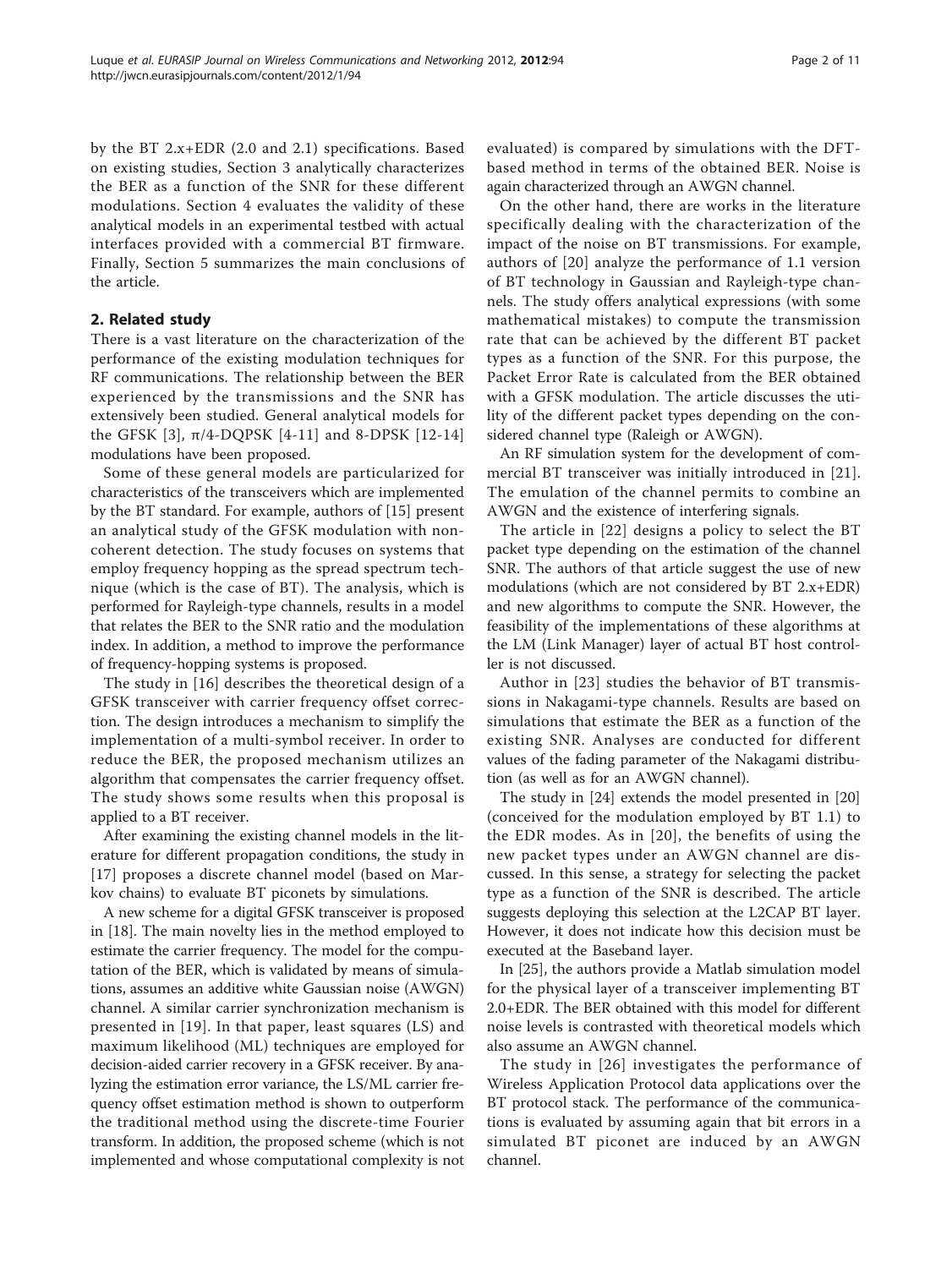Based on Markov chains, Zanella [[27](#page-10-0)] presents a mathematical analysis of the BT 2.0+EDR transmissions in fading channels. In [[28\]](#page-10-0), Zanella performs a theoretical characterization of the bit error probability for BT 2.0 transmissions under both AGWN and Rice fading channels.

Table 1 lists the abovementioned studies about the characterization of the different modulations employed by BT. The table also includes the references to different articles dealing with the optimization and implementation of BT demodulators for GFSK, π/4-DQPSK, and 8-DPSK modulations.

In some of these previous studies, the proposed analytical models are not validated. In other cases, the evaluation is just carried out by means of simulations. To the best of the authors' knowledge, no study offers a validation of the models with actual BT devices. The goal of this study is to fill this gap by combining the analytical modeling with the empirical evaluation of the influence of noise on the errors experienced by BT transmissions.

# 3. Characterization of the modulations employed by BT 2.x+EDR in an AWGN channel

The goal is to analytically relate the BER of the BT transmissions to the existing SNR for GFSK, π/4- DQPSK, and 8-DPSK modulations. In this sense, as commented in the previous state-of-the-art, the characterization of the transmission channel as an AWGN channel has widely been considered by the literature for the analysis of the performance of BT connections and even for the design of BT radio transceivers. In studies on BT technology, several reasons have been argued to justify the use of this channel characterization:

• BT communications are usually deployed in static (indoor) office scenarios. Thus, the transmission model can presume that short-term (fast) fading has a minor impact on BT performance.

• The restrictions on the transmission power of BT devices impose low-range communications where Line-of-Sight from the receiver to the transmitter normally exists.

• In this sense, indoor environments are typically characterized by the presence of other interfering technologies (such as Wi-Fi) operating in the same BT 2.4 GHz ISM band. These interference sources (with different spectral properties) can reasonably be approximated by a noise with a constant spectral density.

An AWGN channel adds a flat power white noise to the whole considered signal bandwidth. As the effect of an AWGN channel is the addition of a noise with constant energy in the whole signal bandwidth, the SNR ratio can be computed [\[29\]](#page-10-0) as

$$
SNR = \frac{P_{\rm r}}{N_{\rm o} \cdot B} \tag{1}
$$

where  $P_r$  is the power at the receptor, expressed (in W),  $N<sub>o</sub>/2$  is the noise added by the channel, defined in terms of the Power Spectral Density (in W/Hz), and 2B is the considered bandwidth (in Hz) of the signal at the reception.

In order to compare the effect of noise on the different digital modulations employed by BT 2.x+EDR, we characterize the SNR as a function of the energy transmitted per bit or per symbol

$$
SNR = \frac{P_{\rm r}}{N_0 \cdot B} = \frac{E_{\rm S}}{N_0 \cdot B \cdot T_{\rm S}} = \frac{E_{\rm b}}{N_0 \cdot B \cdot T_{\rm b}} \tag{2}
$$

where  $E_s$  and  $T_s$  represent the energy per transmitted symbol (expressed in W) and the symbol transmission period, respectively.  $E<sub>b</sub>$  and  $T<sub>b</sub>$  denote the energy per transmitted bit (in W) and the bit transmission period.

As B,  $T_s$ , and  $T_b$  are known constant values in BT, the SNR can directly be referred to the SNR ratios per symbol  $(\gamma_s)$  and bit  $(\gamma_b)$ , defined as [\[29](#page-10-0)]

$$
\gamma_{\rm s} = \frac{E_{\rm s}}{N_0} \tag{3}
$$

$$
\gamma_{\rm b} = \frac{E_{\rm b}}{N_0} \tag{4}
$$

The relationship between these two parameters can be computed as

|  |  | Table 1 Taxonomy of the scientific literature on the relationship BER-SNR for BT modulations |  |  |  |
|--|--|----------------------------------------------------------------------------------------------|--|--|--|
|--|--|----------------------------------------------------------------------------------------------|--|--|--|

| Topic                                                | <b>Modulation scheme</b> |                |           |  |
|------------------------------------------------------|--------------------------|----------------|-----------|--|
|                                                      | <b>GFSK</b>              | $\pi$ /4-DOPSK | 8-DPSK    |  |
| Generic analytical models                            | $\lceil 3 \rceil$        | $[4-11]$       | $[12-14]$ |  |
| Generic models particularized for BT characteristics | [15-19]                  |                |           |  |
| Specific analytical studies on BT                    | [20, 21, 23, 26, 28]     | [24,25,28]     |           |  |
| Design and implementation of BT demodulators         | $[40-47]$                | [48]           |           |  |

A taxonomy of the scientific literature on the relationship between the BER rate and the SNR for the different modulations employed by BT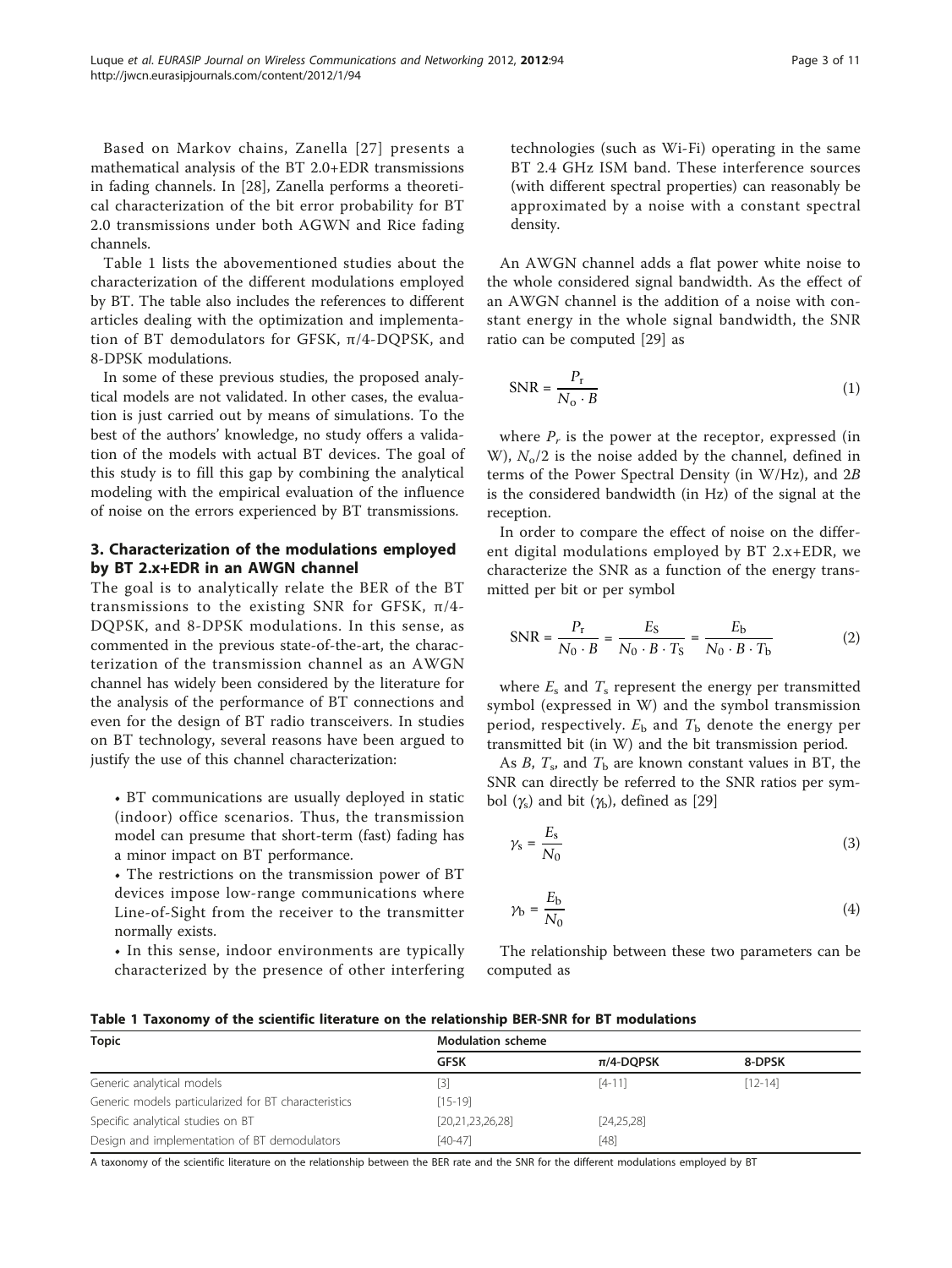$$
\gamma_{\rm b} = \frac{\gamma_{\rm s}}{\log_2 M} \tag{5}
$$

where *M* indicates the number of symbols of the modulation constellation.

The next step is to determine the BER, defined as the bit error probability,  $P_{\rm b}$ , as a function of  $\gamma_{\rm b}$ , for all the modulations specified by BT 2.x+EDR. For the case of multi-level symbol constellations,  $P<sub>b</sub>$  can be obtained from the probability of symbol error  $(P_s)$  and the number (M) of existing constellation symbols. Assuming that bit errors are uncorrelated, for low values of  $P_s$  (e.g., below 0.1)  $P<sub>b</sub>$  can be reasonably approximated [[29](#page-10-0)] as

$$
P_{\rm s} = 1 - (1 - P_{\rm b})^{\log_2 M} \underset{P_b \to 0}{\approx} (\log_2 M) P_{\rm b} \to P_{\rm b} \approx \frac{P_{\rm s}}{\log_2 M} \tag{6}
$$

#### 3.1. GFSK modulation

GFSK scheme can be assimilated to an FSK modulation. To determine the bit error probability, we have to take into account that BT was conceived as a low-cost technology. At the expense of a lower performance, noncoherent detection is preferred to simplify the hardware architecture of the demodulator. When this type of detection is utilized, the bit error probability can be computed [[30\]](#page-10-0) as

$$
P_{\rm b} = \frac{1}{2} e^{\left(-\frac{\gamma_{\rm b}}{2}\right)}\tag{7}
$$

The previous expression in Equation (7) describes a lower bound for  $P<sub>b</sub>$  which assumes an orthogonal modulation scheme with a modulation index  $h$  of 0.5. However, BT specification imposes the index  $h$  to have a value in the interval [0.28-0.35], lower than 0.5. Under this non-orthogonal modulation,  $P_b$  can be estimated [[31\]](#page-10-0) from

$$
P_{\rm b} = Q_1 \left( \alpha, \beta \right) - \frac{1}{2} e^{-\frac{\alpha^2 + \beta^2}{2}} I_0 \left( \alpha, \beta \right) \tag{8}
$$

where  $Q_1(\alpha, \beta)$  represents the Marcum Q-function, which is defined as

$$
Q_{1}\left(\alpha,\beta\right)=\int\limits_{\beta}^{\infty}xe^{\left(-\frac{x^{2}+\alpha^{2}}{2}\right)}I_{0}\left(\alpha x\right)dx=e^{\left(-\frac{\alpha^{2}+\beta^{2}}{2}\right)}\cdot\sum\limits_{n=0}^{\infty}\left(\frac{\alpha}{\beta}\right)^{n}I_{n}\left(\alpha\beta\right);\quad (\beta>\alpha>0)\tag{9}
$$

where  $I_n(x)$  expresses the *n*th-order modified Bessel function. In Equation (8),  $\alpha$  and  $\beta$  are two parameters that can be calculated from  $\gamma_b$  [[31\]](#page-10-0)

$$
\alpha = \sqrt{\frac{\gamma_{\rm b}}{2} \left( 1 - \sqrt{1 - \rho^2} \right)}\tag{10}
$$

$$
\beta = \sqrt{\frac{\gamma_b}{2} \left( 1 + \sqrt{1 - \rho^2} \right)}\tag{11}
$$

In the previous expressions, the term  $\rho$  is the so-called correlation coefficient, which can be calculated from the modulation index h

$$
\rho = \frac{\sin(2\pi h)}{2\pi h} \tag{12}
$$

Therefore, to calculate the bit error probability,  $P_{\rm b}$ , for transmissions with the basic rate of BT, we just have to consider that the modulation index  $h$  is in the range [0.28-0.35]. In any case, this computation neglects the effect of the Inter-Symbol Interference (ISI) which is introduced by the Gaussian filter implemented by GFSK.

#### 3.2. π/4-DQPSK modulation

As it refers to the performance of the radio receptor,  $\pi$ / 4-DQPSK (Differential Quaternary PSK) modulation has an identical behavior to DQPSK (4-DPSK) for an ideal lineal AWGN channel [\[32\]](#page-10-0). Thus, for  $π/4$ -DQPSK, the symbol error probability,  $P_s$ , can be approximated [\[32](#page-10-0)] as

$$
P_{\rm s} = \frac{\sin\frac{\pi}{M}}{2\pi} \int_{-\pi/2}^{\pi/2} \frac{\exp\left(\gamma_{\rm s} \cdot \left(1 - \cos\frac{\pi}{M} \cdot \cos\theta\right)\right)}{\left(1 - \cos\frac{\pi}{M} \cdot \cos\theta\right)} d\theta \quad (13)
$$

The π/4-DQPSK constellation defines four different symbols  $(M = 4)$ , so that 2 bits are codified per symbol. On the other hand, once the value of M is known,  $P_{\rm b}$ and  $\gamma_s$  can be easily derived from  $P_s$  and  $\gamma_b$  by applying Equations (6) and (5), respectively. So, we have that the expression for the calculus of  $P_b$  under  $\pi/4$ -DQPSK is

$$
P_{\rm b} = \frac{1}{\log_2 M} \cdot \frac{\sin \frac{\pi}{M}}{2\pi} \int\limits_{-\pi/2}^{\pi/2} \frac{\exp \left( (\gamma_{\rm b} \cdot \log_2 M) \cdot \left( 1 - \cos \frac{\pi}{M} \cdot \cos \theta \right) \right)}{\left( 1 - \cos \frac{\pi}{M} \cdot \cos \theta \right)} d\theta \qquad (14)
$$

#### 3.3. 8-DPSK modulation

In this case, Equation (14) also permits to calculate the bit error probability,  $P_{\rm b}$ , if M is set to 8 (as 8-DPSK codifies  $log_2 8 = 3$  bits per symbol). However, as it is remarked in [[31\]](#page-10-0), the exact computation of this formula for  $P<sub>b</sub>$  under M-DPSK becomes very complex for values of M higher than 2. Authors of [\[32\]](#page-10-0) provide an upper bound for the value of  $P_s$  which can be computed as

$$
P_s \le 2.06 \cdot \sqrt{\frac{1 + \cos \frac{\pi}{M}}{2 \cdot \cos \frac{\pi}{M}}} \cdot Q\left(\sqrt{\gamma_s \left(1 - \cos \frac{\pi}{M}\right)}\right) (15)
$$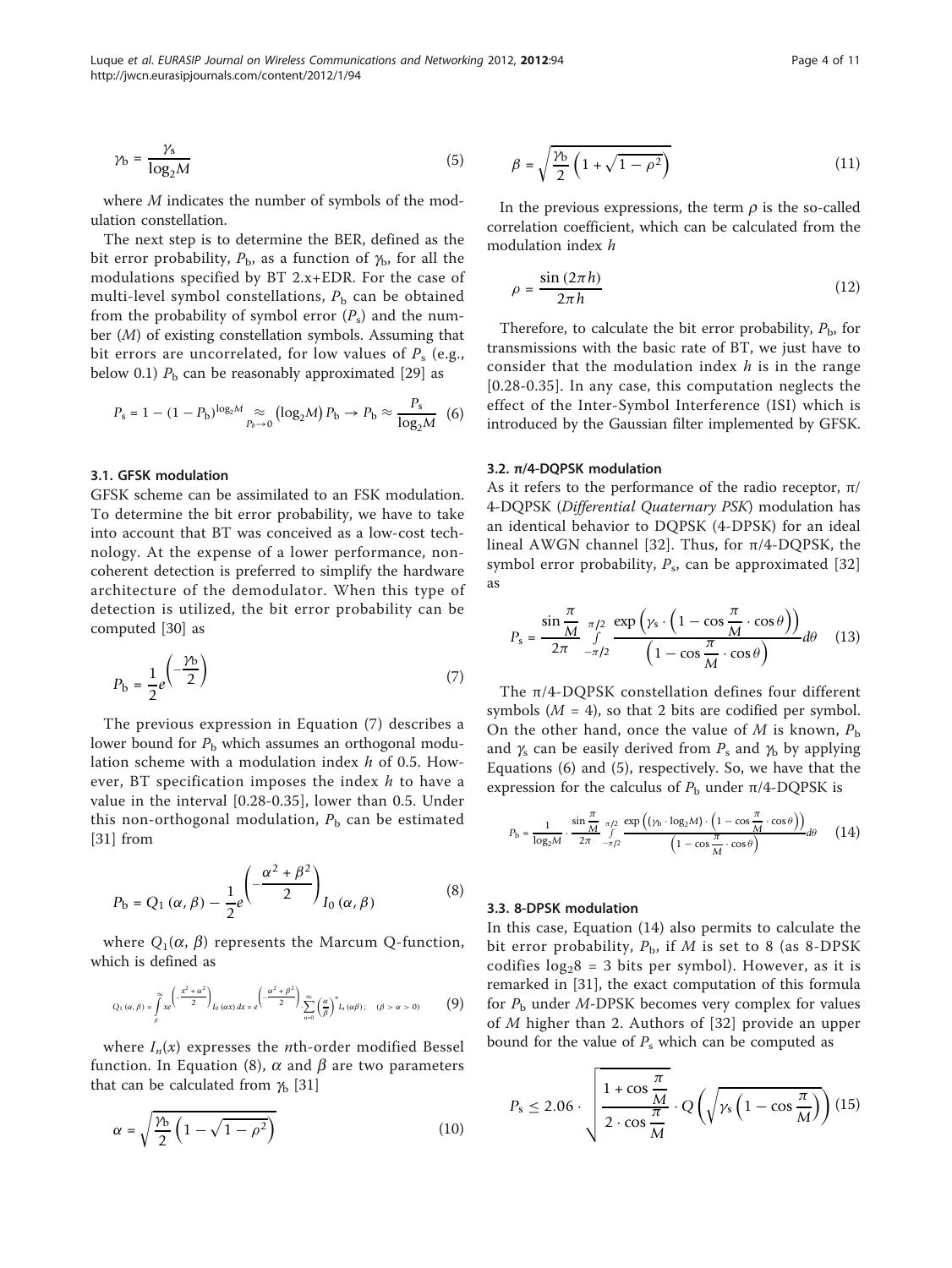From this expression and Equation (6),  $P<sub>b</sub>$  can easily be derived.

#### 4. Empirical evaluation of the model

#### 4.1. Description of the employed testbed

In order to empirically evaluate the accuracy of the above-presented theoretical models as well as the impact of the noise on the bit errors experienced by actual BT transmissions, we deployed the testbed shown in Figure 1. Aiming at emulating the Gaussian channel in a fully controlled environment, we construct a scenario where the transmissions between two BT devices are uniquely affected by two externally tunable parameters: an attenuation factor and an additive Gaussian white noise. For this purpose, the testbed introduces a signal attenuator and a noise generator between the two BT interfaces (acting as the BT master and slave, respectively). To avoid any external interference, all the connections between the utilized devices are performed through coaxial cables with SMA connectors. The attenuation introduced by the cables and the connectors is proved to be less than 0.5 dB.

The following sections describe the characteristics of these elements of the measurement system, which has been depicted in Figure [2.](#page-5-0)

#### 4.1.1. BT devices

The deployed testbed utilizes two BT development boards from Bluegiga vendor [[33](#page-10-0)]. In particular, these boards are those included in the EKWT11-E development kit [[34](#page-10-0)], which also incorporates a Serial Peripheral Interface (SPI) programming interface. Each board integrates a WT11-E BT module with the Bluecore-4 chipset from CSR (the most popular manufacturer of BT technology). These class-1 modules incorporate a flash memory that permits to modify the module firmware. Thus, by using the SPI interface, the original firmware from Bluegiga in the modules was updated with a

CSR firmware version fully compatible with the BT 2.0 +EDR specification. More precisely this version employs:

- HCI Version: 2.0 (0x3) and revision: 0xafa
- LM Version: 2.0 (0x3) and subversion: 0xafa

#### 4.1.2. Signal attenuator

In order to simulate the attenuation introduced by the radio propagation in the 2.4-GHz ISM band between the transmitter and the receiver, we utilize two adjustable microwave attenuators (the 8494B [\[35](#page-10-0)] and 8496B [[36](#page-10-0)] models from Agilent). These manual step attenuators are able to operate from 0 to 18 GHz. The 8494B model provides a calibrated attenuation level from 0 to 11 dB with an attenuation step of 1 dB. Similarly, the range and attenuation step of the 8496B model are [0-110 dB] and 10 dB, respectively. As depicted in Figure 1, the two devices are coupled in series and connected with the SMA antenna connector of the transmitting BT board. Thus, a global adjustable signal attenuation of up to 121 dB with a resolution of 1 dB can be achieved.

#### 4.1.3. Noise generator

The White Gaussian noise is introduced by a NoiseCom NC6124A Noise Generator by [\[37\]](#page-10-0). This model injects a white noise with a power level of -10 dBm in the 2-4 GHz band. The equipment integrates an attenuator which can reduce the noise power up to 10 dB with 1 dB steps. The noise is added to the BT signal by a combiner also included in the generator.

# 4.2. Measurements of the SNR and the BER at the receptor

BER has been measured using the test capabilities of the RF layer implemented in the utilized BT modules. Under the test mode [\[1,2\]](#page-9-0), the RF subsystem module is configured to estimate a set of quality and performance parameters (including the BER) defined by the BT specification for the

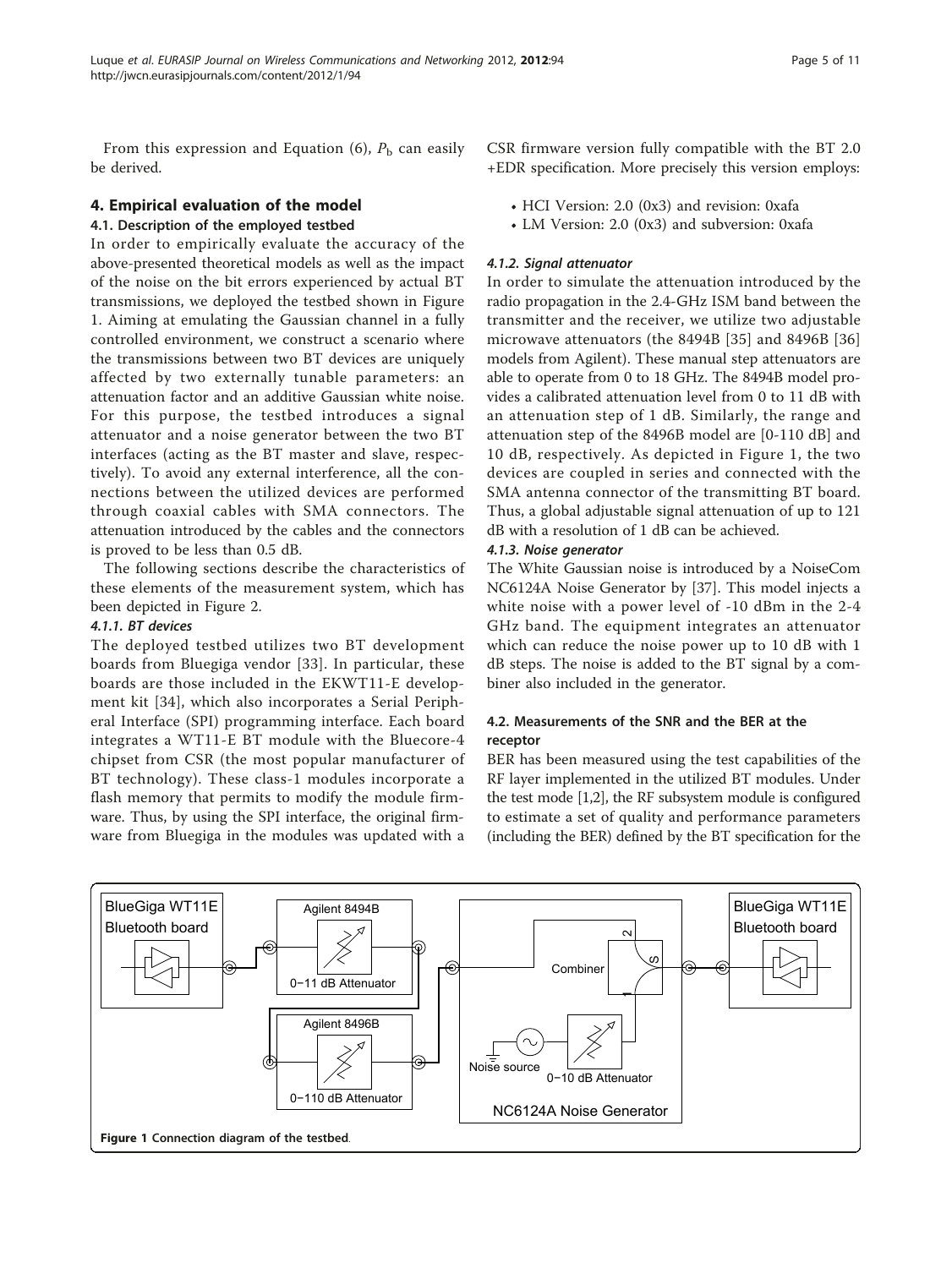<span id="page-5-0"></span>

RF layer. In particular, we have employed BlueTest, an application provided by CSR which allows to set up this test mode in modules incorporating CSR chipsets.

The programmed test mode in the Bluegiga devices estimates the BER after the emission of a series of 339 byte packets. Packets are emitted at a rate of 200 packets per second (with a constant time of 5 ms between consecutive packets). These probe packets contain a predefined Pseudo-random bit sequence (specified in [[38\]](#page-10-0) as PRBS9 payload pattern) so that errors can easily be detected at the receptor. This PRBS9 sequence (which is generated from a feedback 9-stage shift register) is conceived to run performance tests on digital transmission equipments. The test program actually calculates the residual BER, i.e., after decoding and applying Forward Error Correction (FEC) to the received data. Thus, for the tests, DH5 type packets are employed as the data in the payload of these 5-slot packets are not FEC encoded.

Besides, aiming at estimating the actual SNR, an N9010A spectrum analyzer from Agilent Technologies [[39\]](#page-10-0) has been utilized to measure the actual power densities of the noise and the signal at the BT receptor.

BT technology optionally enables the use of an adaptive transmission power control system. Based on the feedback messages describing the receiver signal strength, this control allows the emitter to regulate the transmission power so that the power at the receptor always keeps in a preset range (the "golden receive power range"). In our experiments, in order to ensure that the emitting power does not vary during the transmissions, the signal attenuation is set to a certain constant value (45 dB). This attenuation guarantees that the signal power at the reception remains within a range ([-40, -60]

dBm for the BlueCore-4 chipset) where the receptor disables the automatic gain control and consequently no feedback to the transmitter is executed to modify the transmitting power. With this value of the signal attenuation, from the power measurements obtained with the spectrum analyzer, we can deduce that

- The noise density level in the input of the receptor (if no attenuation is selected in the generator) is -109.1 dBm/Hz, with a deviation of less than 1 dB for the whole operation bandwidth.
- The signal density level at the receptor varies from -101.7 to -102.6 dBm/Hz, depending on the RF channel utilized by BT. In our analysis, we consider the average value of -102.15 dBm/Hz.

From these two values of the received power density of the noise and the signal, we have that the SNR at the reception point is 6.95 dB for zero noise attenuation. By increasing the adjustable attenuation in the noise generator, we can evaluate the BER for different SNR scenarios.

#### 4.3. Analysis of the obtained results

In this section, we evaluate the accuracy of the analytical models presented in Section 3 to fit the BER that is obtained in the empirical testbed for different values of the SNR.

The measured values of the BER, for a constant signal attenuation (45 dB) and different levels of noise attenuation, are tabulated in Table [2](#page-6-0) for the three studied modulations (GFSK,  $π/4$ -DQPSK, and 8-DPSK). Note that the table does not show some results obtained with the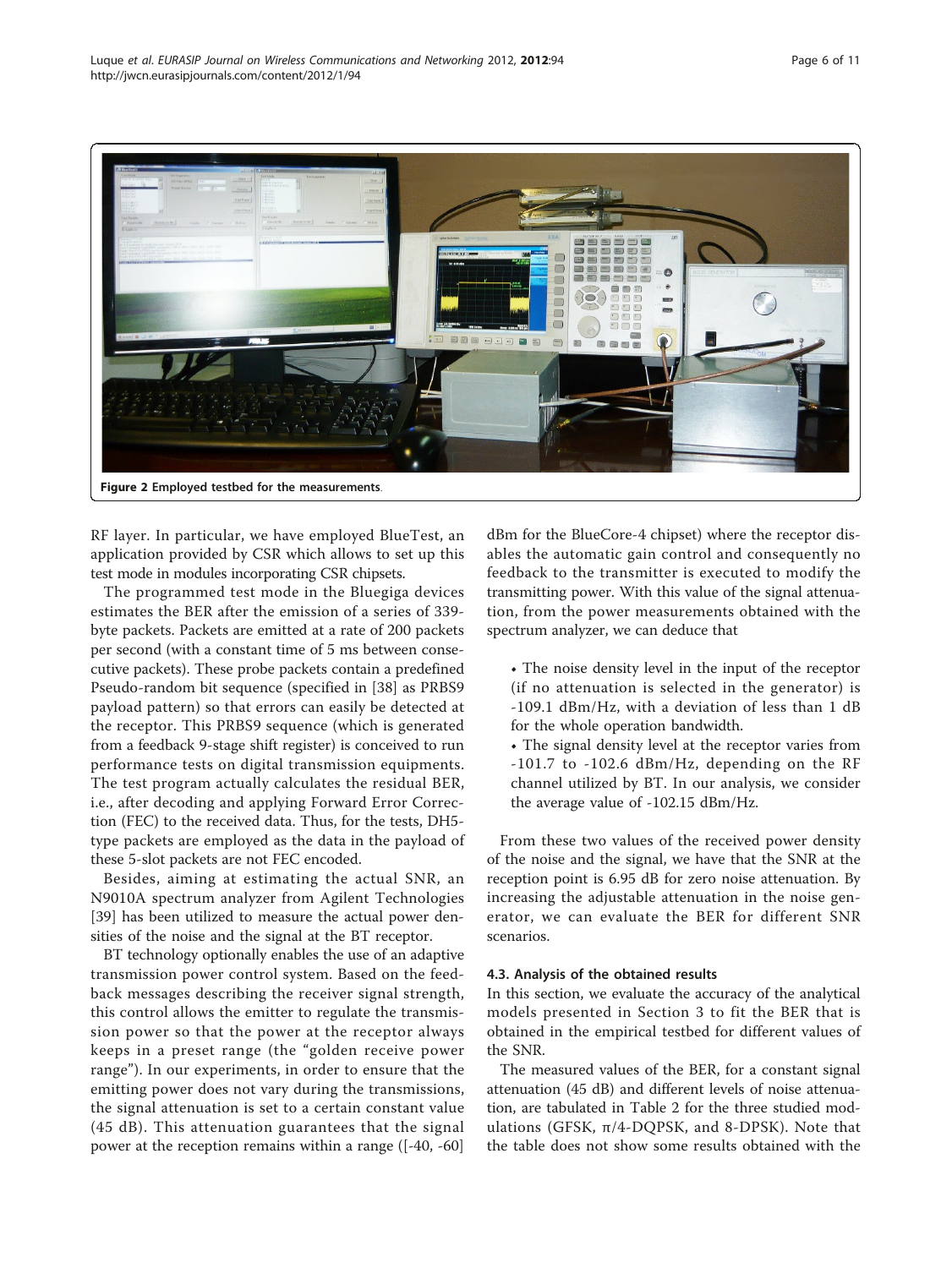<span id="page-6-0"></span>π/4-DQPSK modulation and high noise attenuation, due to the difficulty of measuring a stable value of the BER when this parameter is very low. Similarly, the results for the 8-DPSK modulation are not represented when noise induces so many losses in the BT connections that they become unviable.

Figures [3](#page-7-0), [4](#page-7-0), and [5](#page-8-0) compare these empirical results with those computed with the analytical models when the same values of the SNR ratio (expressed in terms of  $\gamma_b$ ) are utilized as the input variable of the corresponding equations. In particular, Figure [3](#page-7-0) depicts the results obtained for the GFSK modulation employed by the BT basic rate of 1-Mbps. The graphs include the values of the BER measured in the testbed when the basic mode is selected in the transmitter, as well the BER calculated by the analytical model (defined by Equation 8) for three different modulation indexes (h):  $h = 0.28$ ,  $h =$ 0.30, and  $h = 0.35$ . Results show that for high values of the SNR (i.e., those above 14 dB), the measured vales are clearly higher than those computed analytically. This divergence could be explained by the fact that the analytical model does not take into consideration the secondorder effects, such as the ISI introduced by the Gaussian filter employed by the GFSK modulator. Unfortunately, it is not possible to analytically characterize the ISI without taking into consideration the utilized demodulation technique and its specific hardware implementation in the BT interfaces. The particular characteristics of these elements are unknown in the actual testbed, as the vendors do not offer a detailed description of their modulator/demodulator modules. Nevertheless, from the results, it is inferred that ISI only (slightly) increases the BER in scenarios with low noise (and low BER). In any case, the impact of this low BER on the actual performance of the BT transmissions is negligible. In fact,

Table 2 BER for GFSK, π/4-DQPSK, and 8-DPSK modulations for a 45-dB signal attenuation

| Noise attenuation (dB) | <b>Measured BER</b>   |                       |                       |  |
|------------------------|-----------------------|-----------------------|-----------------------|--|
|                        | <b>GFSK</b>           | $\pi$ /4-DQPSK        | 8-DPSK                |  |
| $\Omega$               | $4.24 \times 10^{-2}$ | $4.84 \times 10^{-2}$ |                       |  |
|                        | $2.67 \times 10^{-2}$ | $3.14 \times 10^{-2}$ |                       |  |
| $\mathcal{L}$          | $1.49 \times 10^{-2}$ | $1.50 \times 10^{-2}$ |                       |  |
| 3                      | $9.22 \times 10^{-3}$ | $8.00 \times 10^{-3}$ | $8.70 \times 10^{-2}$ |  |
| $\overline{4}$         | $5.00 \times 10^{-3}$ | $4.28 \times 10^{-3}$ | $6.70 \times 10^{-2}$ |  |
| $\overline{5}$         | $2.3 \times 10^{-3}$  | $1.53 \times 10^{-3}$ | $4.20 \times 10^{-2}$ |  |
| 6                      | $1.1 \times 10^{-3}$  | $6.90 \times 10^{-4}$ | $3.10 \times 10^{-2}$ |  |
|                        | $4.8 \times 10^{-4}$  | $1.84 \times 10^{-4}$ | $2.14 \times 10^{-2}$ |  |
| 8                      | $1.3 \times 10^{-4}$  | $6.10 \times 10^{-5}$ | $1.24 \times 10^{-2}$ |  |
| $\mathsf{Q}$           | $5.7 \times 10^{-5}$  |                       | $8.20 \times 10^{-3}$ |  |
| 10                     | $1.7 \times 10^{-5}$  |                       | $4.70 \times 10^{-3}$ |  |

Results of the BER measurements obtained for GFSK, π/4-DQPSK, and 8-DPSK modulations for a 45-dB signal attenuation

for a value of the SNR above 14.95 dB (obtained in the testbed with a noise attenuation of 8 dB), the erroneous packets and, consequently, the increase of the delay provoked by packet retransmissions are practically undetectable. To show this, Figure [6](#page-8-0) represents the mean delay experienced by the data at the user layer when they are transmitted by a BT connection using the Serial Port Profile. The figure compares this mean delay (for different data sizes) obtained in the testbed in ideal conditions (when no noise is added) and for an SNR of 14.95 dB. The graphs (which are indistinguishable) clearly indicate that an SNR above a certain level has no practical consequences on the behavior of BT transmissions. Thus, an exact characterization of the relationship between the BER and the SNR when the SNR is above this level could not be necessary.

Conversely, for SNR values lower than 10 dB (and high values of the BER), the measured BER is always slightly below the analytical estimations, even for the highest modulation index ( $h = 0.35$ ). This can be justified by the fact that the estimation of the empirical BER only computes the errors existing in packets that have properly been received (and corrected). Therefore, it does not consider the errors included in those packets that have been lost because of the high noise level. Nevertheless, this underestimation of the BER can be again disregarded as, in an actual scenario, such a magnitude of the BER would provoke the loss of the BT connection. Consequently, the transmission conditions render BT transmission virtually infeasible for this range of the SNR (in fact, performed tests show that the analysis of the packet delay cannot be properly executed because of the high probability of a connection loss).

The graphs in Figures [4](#page-7-0) and [5](#page-8-0) show the results obtained when the experiments are repeated with π/4- DQPSK and 8-DPSK modulations, respectively. In the first case, we use the theoretical model defined by Equation (14) for  $π/4$ -DQPSK modulation, where *M* is given a value of 4 ( $M = 4$ ). For 8-DPSK modulation (which uses a constellation of eight symbols), Equation (15) is employed with  $M = 8$ .

Under 8-DPSK modulation, transmissions with a BER over 0.1 are not feasible (due to the excessive number of packet retransmissions and the losses of connections that errors provoke). Figure [5](#page-8-0) shows that the analytical model performs an accurate adjustment of the BER in the range [0.1, 0.01].

For 4-DQPSK, which is a more robust modulation, tests with a BER greater than 0.1 are possible. In this case, Figure [4](#page-7-0) illustrates that the model fits the experimental BER up to values of 0.001 more adequately.

The mismatch of the models for the scenarios with low noise (high values of  $\gamma_b$ ) can be explained again by the effects of the ISI as well as by limitations and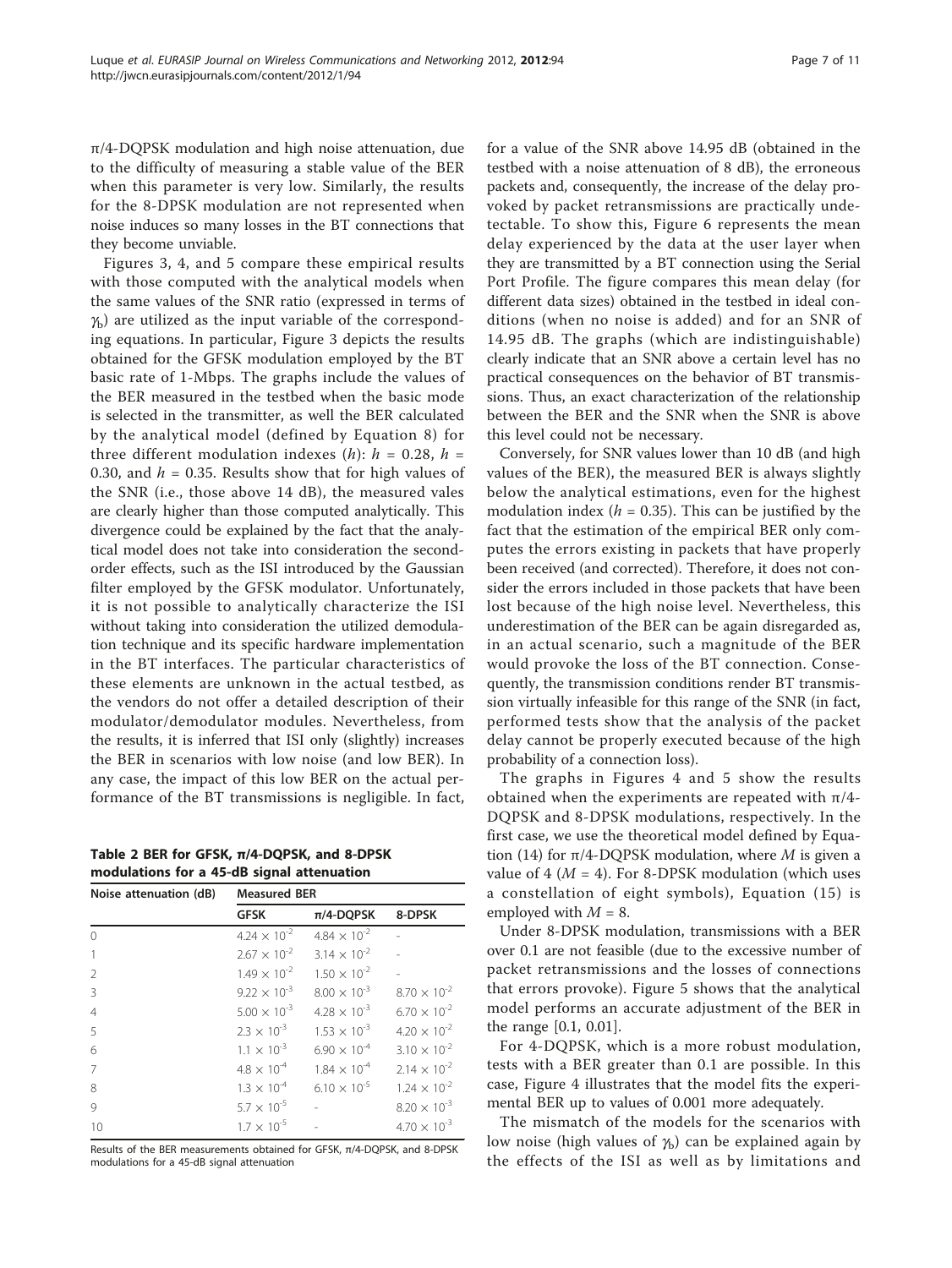<span id="page-7-0"></span>

inaccuracies of the hardware of the phase detector in the demodulator. The non-idealities of the phase detector may degrade the performance of the demodulator. Certainly, the theoretical model computes an upper bound of the BER but assuming ideal modulators/demodulators. That is the reason why the model (for 4-DQPSK and 8-DPSK modulations) outperforms the measurements.

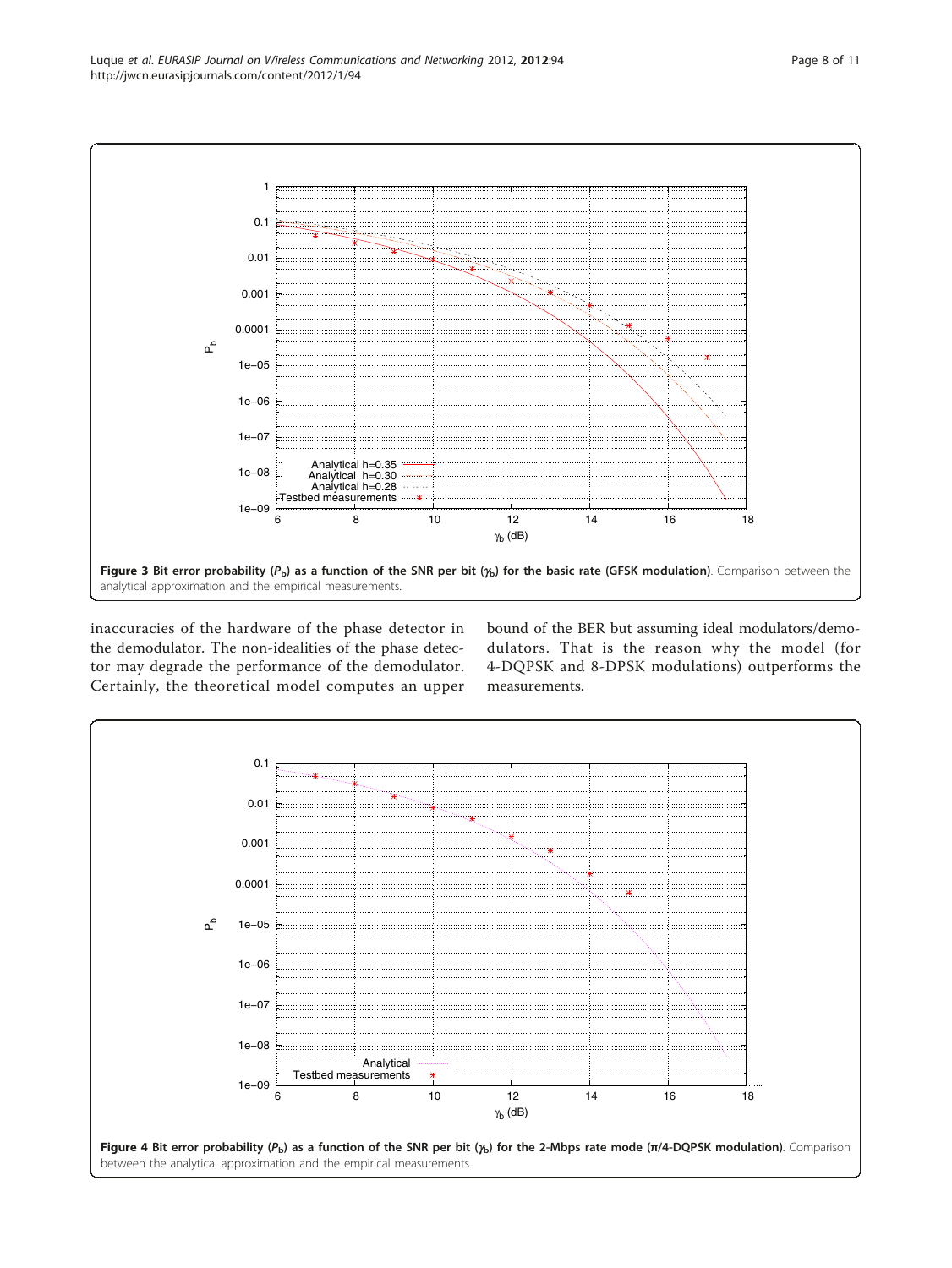<span id="page-8-0"></span>

As a perfect synchronization is not achievable with actual hardware devices, the BER is under-estimated by the model, especially in scenarios with high SNR (and low BER). On the other hand, the practical impact of BER under 0.001 on the performance of BT is shown to be negligible. Thus, we consider that a particularized

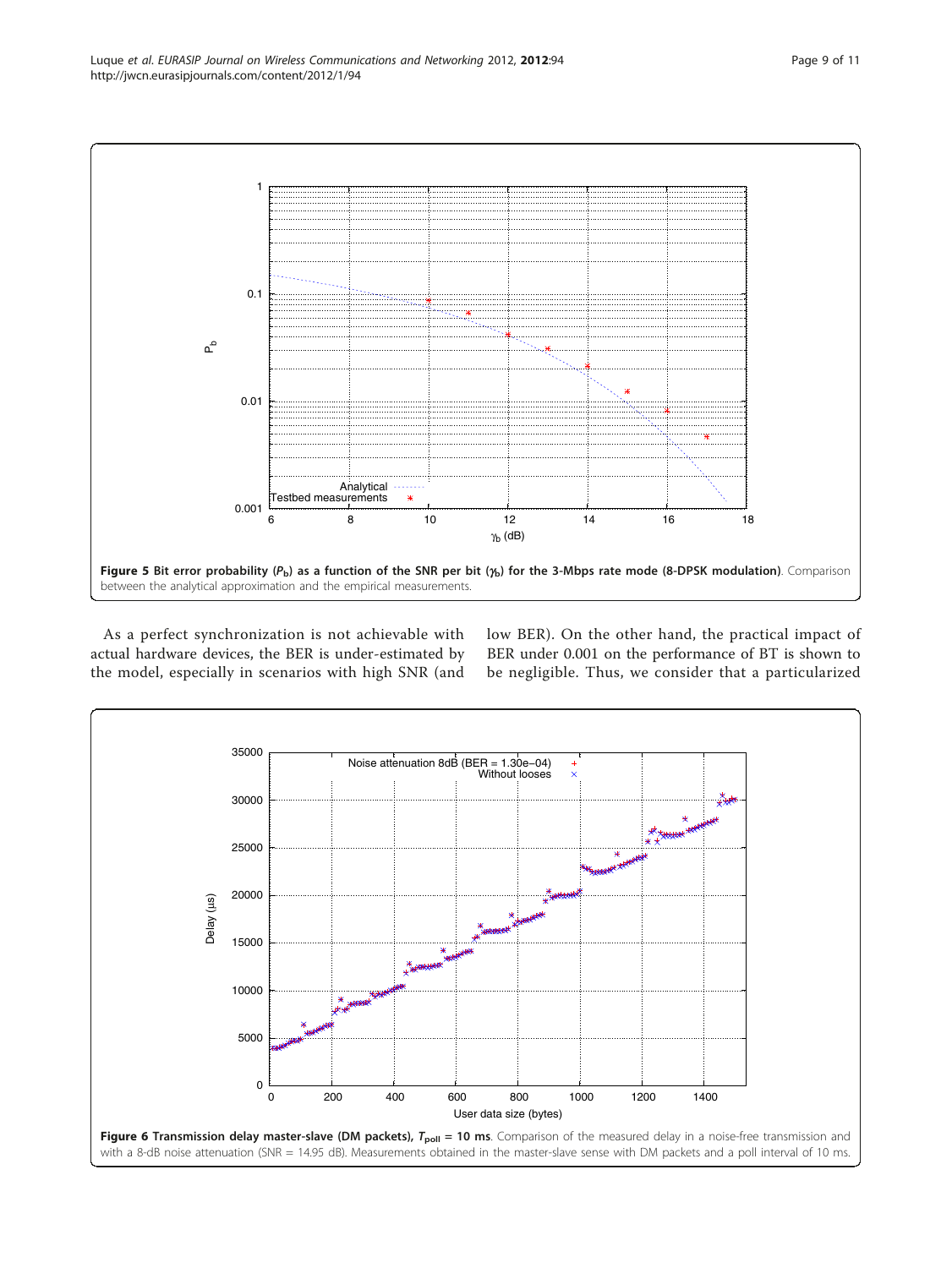<span id="page-9-0"></span>model of the specific behavior of the employed modulator/demodulator is not required to evaluate the performance of BT in noisy environments.

#### 5. Conclusions

Basing on existing analytical studies, the article has presented a model aimed at characterizing the BER of BT 2.x +EDR transmission. Following the common assumption of an AWGN channel, the presented formulas allow to calculate the BER as a function of the SNR. The formulas are particularized for the three different modulations (GFSK,  $\pi$ /4-DQPSK, and 8-DPSK) employed by BT 2.x+EDR.

The accuracy of the analytical model has been thoroughly evaluated in a real testbed implementing wired transmissions of commercial BT interfaces. The testbed included two signal attenuators and a calibrated generator of white noise, which is added to the BT signal through a combiner. By regulating both the transmission power of the emitting devices (which has been characterized in a spectrum analyzer) and the noise level at the noise generator, different noise conditions in the channel were emulated. For the different values of the induced SNR, the BER of the actual transmissions is measured by the systematic emission of probe BT packets.

Measurements show that, for the three modulations, analytical models reasonably approximate the actual behavior of BT communications for BERs higher than  $10^{-3}$ . On the other hand, actual BER is underestimated as SNR increases most probably because models do not consider ISI introduced by the Gaussian filter. However, the analysis of the packet delay reveals that this inaccuracy of the model could be neglected for most practical purposes. This is due to the fact that, in scenarios with a BER lower that  $10^{-3}$ , packet delay remains almost unaffected with respect to the ideal case where no packet has to be retransmitted.

Consequently, the presented analytical model (based on the related literature) can be utilized to predict the feasibility of networking applications based on BT 2.x+EDR as a function of the power of the environmental noise.

#### Abbreviations

AWGN: additive white Gaussian noise; BER: bit error rate; BT: bluetooth; DPSK: differential phase shift keying; DQPSK: differential quaternary phase shift keying; EDR: enhanced data rates; FEC: forward error correction; FSK: frequency shift keying; GFSK: Gaussian frequency shift keying; LM: link manager; LS: least squares; ML: maximum likelihood; SNR: signal-to-noise ratio; SPI: serial peripheral interface.

#### Acknowledgements

This study was supported by the Project No. TEC2009-13763-C02-01.

#### Competing interests

The authors declare that they have no competing interests.

Received: 17 September 2011 Accepted: 8 March 2012 Published: 8 March 2012

#### References

- 1. Bluetooth SIG, Bluetooth Core Specification Version 2.0+EDR, In Specification of the Bluetooth System. Bluetooth Special Interest Group. (10 November 2004).<https://www.bluetooth.org/Technical/Specifications/adopted.htm>
- 2. Bluetooth SIG, Bluetooth Core Specification Version 2.1+EDR, In Specification of the Bluetooth System. Bluetooth Special Interest Group. (26 July 2007). <https://www.bluetooth.org/Technical/Specifications/adopted.htm>
- 3. M Shimizu, N Aoki, K Shirakawa, Y Tozawa, N Okubo, Y Daido, New method of analyzing BER performance of GFSK with postdetection filtering. IEEE Trans Commun. 45(4), 429–436 (1997). doi:10.1109/26.585918
- 4. A Chandra, SC Mandal, C Bose, BER of π/4-DQPSK with multichannel reception: some series solutions, in TENCON 2008 - 2008 IEEE Region 10 Conference, Hyderabad (India), 1–6 (November, 2008)
- 5. I Al Falujah, VK Prabhu, Error performance of DQPSK with EGC diversity reception over fading channels. IEEE Trans Wirel Commun. 7(4), 1190–1194 (2008)
- 6. K Kiasaleh, T He, Performance of DQPSK communication systems impaired by mixer imbalance, timing error, and Rayleigh fading, in ICC 96, IEEE International Conference on Communications, 1996, Dallas (TX, USA), 1, 364–368 (1996)
- 7. K Kiasaleh, T He, On the performance of DQPSK communication systems impaired by timing error, mixer imbalance, and frequency nonselective slow Rayleigh fading. IEEE Trans Veh Technol. 46(3), 642–652 (1997). doi:10.1109/25.618190
- 8. LE Miller, JS Lee, BER expressions for differentially detected π/4-DQPSK modulation. IEEE Trans Commun. 46(1), 71–81 (1998). doi:10.1109/26.655405
- 9. CS Ng, TT Tjhung, F Adachi, KM Lye, On the error rates of differentially detected narrowband π/4-DQPSK in Rayleigh fading and Gaussian noise. IEEE Trans Veh Technol. 42(3), 259–265 (1993). doi:10.1109/25.231876
- 10. Y Sun, A Baricz, M Zhao, X Xu, S Zhou, Approximate average bit error probability for DQPSK over fading channels. Electron Lett. 45(23), 1177–1179 (2009). doi:10.1049/el.2009.2467
- 11. DPC Wong, PT Mathiopoulos, Nonredundant error correction analysis and evaluation of differentially detected π/4-shift DQPSK systems in a combined CCI and AWGN environment. IEEE Trans Veh Technol. 41(1), 35–48 (1992). doi:10.1109/25.120143
- 12. YC Chow, AR Nix, JP McGeehan[, An error bound analysis for M-DPSK in](http://www.ncbi.nlm.nih.gov/pubmed/22004172?dopt=Abstract) [frequency-selective Rayleigh fading channel with diversity reception,](http://www.ncbi.nlm.nih.gov/pubmed/22004172?dopt=Abstract) in Singapore ICCS '94 Conference Proceedings, Singapore, 2, 686–690 (1994)
- 13. I Kostic, Average symbol error probability for M-ary DDPSK. Electron Lett. 44(20), 1203–1204 (2008). doi:10.1049/el:20081934
- 14. DL Noneaker, MB Pursley, Error probability bounds for M-PSK and M-DPSK and selective fading diversity channels. IEEE Trans Veh Technol. 43(4), 997–1005 (1994). doi:10.1109/25.330162
- 15. H Liu, V Venkatesan, C Nilsen, R Kyker, ME Magana[, Performance of](http://www.ncbi.nlm.nih.gov/pubmed/22403167?dopt=Abstract) [frequency hopped noncoherent GFSK in correlated Rayleigh fading](http://www.ncbi.nlm.nih.gov/pubmed/22403167?dopt=Abstract) [channels,](http://www.ncbi.nlm.nih.gov/pubmed/22403167?dopt=Abstract) in ICC '03, IEEE International Conference on Communications, 2003, Anchorage (AK, USA), 4, 2779–2783 (2003)
- 16. C Tibenderana, S Weiss, Low-complexity high-performance GFSK receiver with carrier frequency offset correction, in IEEE Proceedings of International Conference on Acoustics, Speech, and Signal Processing, 2004 (ICASSP'04), Montreal (Canada), 4, 933–936 (2004)
- 17. A García-Armada, BB Rodríguez, VPG Jiménez, M Sánchez-Fernández, Modelling, performance analysis and design of WPAN systems. Wirel Personal Commun. 42(3), 367–386 (2007). doi:10.1007/s11277-006-9183-x
- 18. DC Chang, TH Shiu, Digital GFSK carrier synchronization, in APCCAS 2006, IEEE Asia Pacific Conference on Circuits and Systems, 2006, Singapore, 1523–1526 (2006)
- 19. DC Chang, Least squares/maximum likelihood methods for the decisionaided GFSK receiver. IEEE Signal Process Lett. 16(6), 517–520 (2009)
- 20. MC Valenti, M Robert, JH Reed, On the throughput of Bluetooth data transmissions, in WCNC2002, IEEE Wireless Communications and Networking Conference, 2002, Orlando (FL, USA), 1, 119–123 (2002)
- 21. JP Skudlarek, RadiSim–a fast digital RF behavioral simulator including bit error rate assessment for system exploration, validation, and tuning, in BMAS 2002, Proceedings of the 2002 IEEE International Workshop on Behavioral Modeling and Simulation, 2002, Santa Rosa (CA, USA), 61–66 (6–8 October, 2002)
- 22. JH Yoon, SB Lee, SC Park, Packet and modulation type selection scheme based on channel quality estimation for Bluetooth evolution systems, in WCNC 2004, IEEE Wireless Communications and Networking Conference, Atlanta (GA, USA), 2, 1014–1017 (March, 2004)